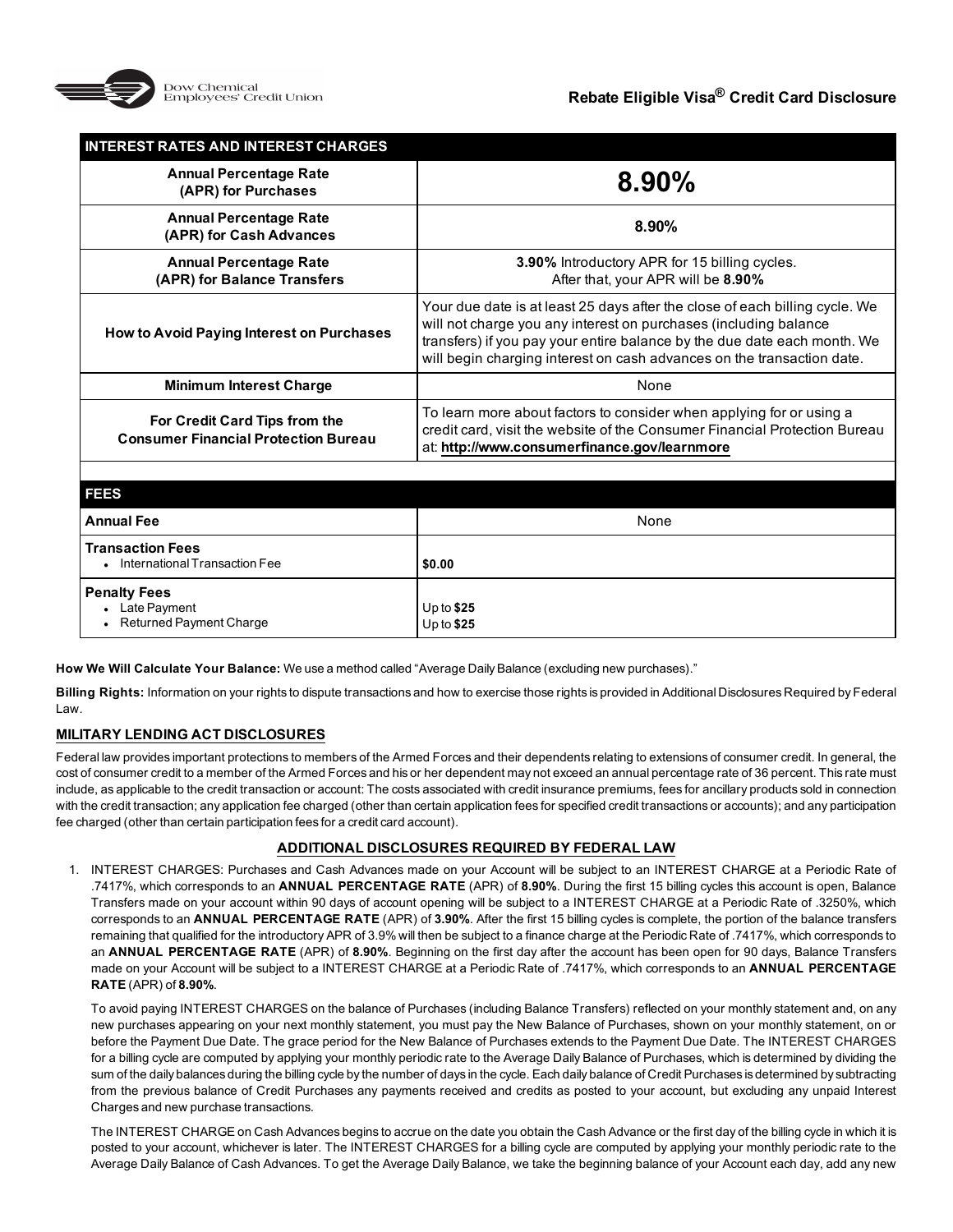Cash Advances, and subtract any payments, credits, non-accruing fees, and unpaid finance charges. This gives us the daily balance. Then we add up the daily balances for the billing cycle and divide the total by the number of days in the billing cycle.

You can always keep the INTEREST CHARGE to a minimum by making payments, whatever the amount, as promptly and as often as possible.

- 2. MINIMUM PAYMENT: We will mail you a statement every month showing your Previous Balances of purchases and cash advances, the current transactions on your account, the remaining credit available under your Credit Line, the New Balances of Purchases and Cash Advances, the Total New Balance, the INTEREST CHARGE due to date, and the Minimum Payment required. Every month you promise to pay at least the Minimum Payment by the date listed and to the address shown on your statement. You may, of course, pay more frequently, pay more than the Minimum Payment, or pay the Total New Balance in full, and you will reduce the INTEREST CHARGE by doing so. The Minimum Payment will be either (a) 2% of your Total New Balance, or \$25.00, whichever is greater, or (b) your total New Balance, if it is less than \$25.00 plus (c) any portion of the Minimum Payment(s) shown on prior statement(s) which remains unpaid. In addition, at any time your total New Balance exceeds your Credit Line, you agree to immediately pay the excess.
- 3. FEES AND CHARGES: You agree to pay the various fees and charges related to this Agreement and included in the Rate and Fee Schedule that is accessible to members upon request. You agree to pay any related charges that are imposed as a result of your use of the VISA Credit Card or an ATM. Current fees associated with the VISA Credit Card include:
	- Late Payment: If the required minimum payment due under this Agreement is not paid within five days after the Closing Date subsequent to the Payment Due Date, your account may be charged, and you agree to pay, LATE CHARGE of **\$25.00**. No further late charges will be imposed after this Agreement has become due and payable in full due to default as specified in the section of the Agreement entitled "Default.
	- <sup>l</sup> Return Payments: If your payment is not honored by your Financial Institution, a RETURN PAYMENT PENALTY FEE of up to **\$25.00** may be assessed. Checks returned NSF (Non-Sufficient Funds) or UCF (Uncollectible Funds) are subject to electronic ACH representment.
	- <sup>l</sup> InternationalTransaction Fee: **\$0.00** <sup>l</sup> Statement Copy Fee: Your account may be charged, and you agree to pay, a STATEMENT COPY FEE of **\$0.20** per page whenever you request an additional copy of your statement.
	- <sup>l</sup> 2-Day Rush Card Fee: In general, there is no fee for lost Card replacement. However, if you ask us to expedite the delivery of a replacement card, your account may be charged, and you agree to pay, a 2-Day Rush Card Fee of **\$30.00**.
	- <sup>l</sup> Instant Re-Issue Card: At your request, in person at a location equipped to instant issue cards, we may charge an Instant Issue Replacement Card Fee of **\$5.00**.
	- Payment by Phone Fee: If you call us and ask us to apply a payment to your account, your account may be charged, and you agree to pay, a Payment by Phone Fee of **\$5.00**.
- 4. **SECURITY INTEREST. As a condition of us granting you credit under the Agreement, you hereby agree to grant us a security interest in all future shares and deposits with us, except Individual Retirement Accounts and other accounts which provide tax benefits under state or federal laws, to secure the credit card Account. Upon default under the Agreement you agree that we may apply all of your shares and deposits subject to this security interest to pay amounts due on the account under the Agreement. You also agree to grant us a security interest in collateral (other than collateral consisting of (i) real estate that is your principal residence; or (ii) household goods) securing other loans with us to secure credit under the Agreement.**

# **TERMS GOVERNING THE USE OF YOUR CARD**

THIS IS YOUR AGREEMENT WITH DOW CHEMICAL EMPLOYEES' CREDIT UNION REGARDING RIGHTS AND RESPONSIBILITIES ASSOCIATED WITH YOUR REBATE ELIGIBLE VISA CREDIT CARD. PLEASE READ THIS DISCLOSURE CAREFULLY TO BE FAMILIAR WITH YOUR RIGHTS AND RESPONSIBILITIES. IT IS IMPORTANT TO RETAIN THIS NOTICE FOR FUTURE REFERENCE AND TO NOTIFY US AT ONCE IF ANY PARTS ARE UNCLEAR.

- 1. **WORDS OFTEN USED IN THIS AGREEMENT.** The word "Agreement" means this Dow Chemical Employees' Credit Union Rebate Eligible VISA Credit Card Agreement. In this Agreement, the words "you" and "your" mean or refer to each and all persons who have applied for the Card or Cards. "Card" means the Rebate Eligible VISA Credit Card or Cards, and any duplicates and renewals thereof, or substitutions thereof, we may issue to you. "Account" means your Rebate Eligible VISA Credit Card account with us. "We," "us" and "ours" means or refers to Dow Chemical Employees' Credit Union.
- 2. **THIS IS YOUR CONTRACT WITH US**. When your application is accepted by us, it becomes a binding contract. When you use the Card, or allow an authorized user to use the Card, you promise to abide by the terms of this Agreement including all applicable laws. This Agreement is a Truth-in-Lending Disclosure Statement as well as a contract.
- 3. **SIGN THE CARD AND KEEP THIS AGREEMENT.** You must sign the card before you use it. By using the Card, you are agreeing to comply with the terms of this agreement. However, your liability under this Agreement does not depend on whether you sign your Card. You should read this agreement and keep a copy for future reference.
- 4. **USING THE CARD.** We will send you a Card or Cards embossed as you have directed. As soon as received, each Card must be signed (in the space provided on the back) by the person whose name is embossed thereon. That signature must be in the same form as embossed on the front of the Card. To make a Purchase or Cash Advance, present the Card to a participating VISA plan merchant or financial institution, or to us, and sign the sales draft or cash advance draft which will be imprinted with your Card. Please note that we are not responsible if a particular VISA plan merchant or financial institution refuses to honor your Card. You will receive a copy of any draft you sign when using the Card which you should retain to verify your monthly statement. We will upon request furnish you with a copy of a draft. You may use your Card to make purchases and cash advances primarily for personal, family, or household purposes, and not for business or commercial purposes. In addition, you may obtain cash advances from the Credit Union or from other financial institutions that accept VISA Cards or ATMs that accept VISA Cards. Whenever you request an advance, we may require you to prove your identity. When the amount advanced appears on a subsequent statement that will be conclusive evidence of the request. To obtain an advance at an ATM you must use a Personal Identification Number (PIN) that was issued for use with the Card.
- 5. **ILLEGAL TRANSACTIONS.** You agree that you will only use your Account for transactions that are legal where you reside. Internet gambling may be illegal in the jurisdiction in which you are located. Display of a payment card logo by an on-line merchant does not mean that the transaction with that merchant is legal where you reside. You agree not to use your Card for any illegal transactions. We will not be liable if you engage in any illegal transactions.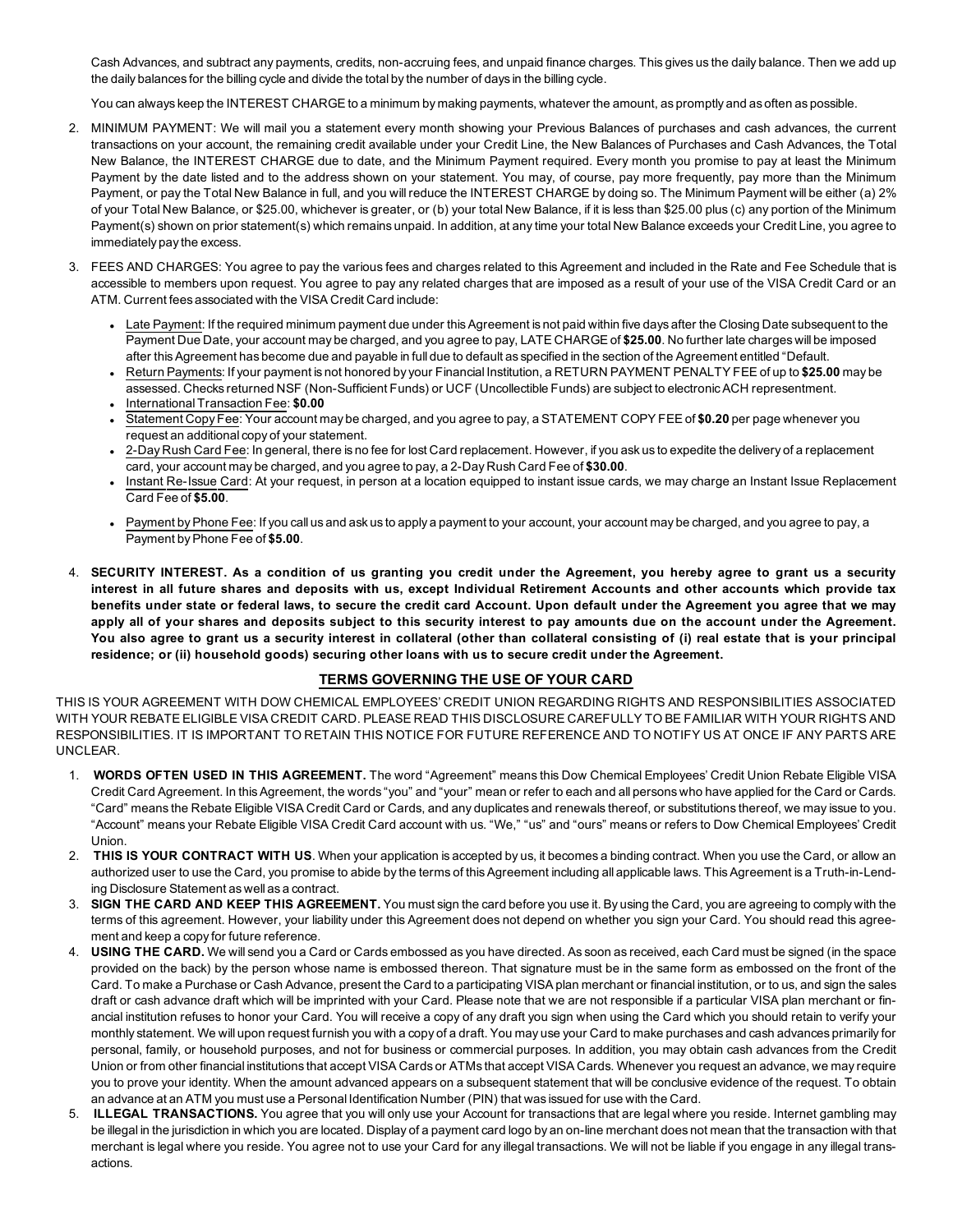- 6. **PROMISE TO PAY.** If we approve your application and issue you a Card, you promise to repay to us all debts and the INTEREST CHARGE thereon arising from any authorized use of the Card. You agree not to let someone else use the card. If this Agreement is signed by two persons, the Account is joint; that is, each of you, separately and jointly with each other, is liable for all debts on the Account and INTEREST CHARGE thereon. Your obligation to pay all such debts and INTEREST CHARGE thereon continues even though an agreement, divorce decree or other court judgment to which we are not a party may direct that only one of you, or some person other than you (or both of you), must pay such debts and INTEREST CHARGE.
- 7. **CREDIT LIMIT.** If we approve your application, we will establish a self-replenishing credit limit for you and will notify you of the amount thereof ("credit limit") in the mailer in which we will send you your Card. That mailer is hereby incorporated herein as part of this Agreement. You agree not to let your Account Balance exceed such amount, and you agree to pay us the total amount over the credit limit upon our demand whether or not we authorized the advance(s) which caused you to exceed your credit line. Unless you are in default, each payment you make on the Account will replenish your credit limit by the part of that payment which is applied to principal. You may request an increase in the credit limit by a written application, which must be approved by us.

We may increase or decrease the limit from time to time or may, with good cause, revoke your Card and terminate this Agreement; in either event, we will give you written notice of such action. "Good Cause" includes your failure to satisfy the terms of this Agreement or our adverse reevaluation of your Credit worthiness; in either event, we will give you written notice of such action. In the event your account is cancelled or revoked due to default, the balance at the time of default may be transferred in-house with the Credit Union and, as a consequence thereof, be included within your Revolving Credit Agreement for collection at the same rate as set forth in the Revolving Credit Agreement. However, you may terminate this Agreement, at any time and for any reason, by giving us written notice. Nevertheless, termination by you or by us does not affect your obligation to pay all debts and INTEREST CHARGE thereon arising from authorized use of your Card.

The Cards remain our property and you must recover and surrender to us all Cards upon our request or upon termination of this Agreement. We reserve the right not to re-issue a Card when an Account has been inactive for more than 12 months at the time it is scheduled to be reissued. In addition, for security reasons, your Card may be disabled within 60 days of its issuance if the Card has not been activated within that time.

- 8. JOINT ACCOUNTS. If more than one person signs the application, each person who signs it promises to pay all amounts owed to us under this Agreement. Each of you authorizes the other(s) to make purchases, withdrawals or cash advances individually. Any one of you may cancel the Account. The cancellation will be effective to all of you. Each of you is jointly and severally obligated. This means that we may collect money owed to us from each of you or from all of you regardless of your current domestic relationship or other legal proceedings. In any event, all of you will continue to be jointly and severally obligated until all cards are returned and the debt is extinguished.
- 9. **AUTHORIZED USERS.** You may allow Authorized Users on your Account in the following ways: (1) notifying us that you want someone added to the account as an Authorized User; (2) by lending your Card or Account Number to another; or (3) by any other means in which you would be legally considered to have allowed another to use your Account or be legally prevented from denying that you did so. You should think carefully before you allow someone to become an Authorized User. By doing so, you authorize the person to use your Account to the same extent you can, including but not limited to making Purchases, Cash Advances, Balance Transfers and allowing others to use your Account. Your Account does not permit you to limit the nature or amount of authority you give to any Authorized User and you agree that you will not attempt to do so. An Authorized User's authority will continue until you both notify us that you are terminating the authority and you physically retrieve the Card. If you cannot retrieve the Card, you will remain liable for any transactions we cannot prevent after you notify us.
- 10. **PERIODIC STATEMENTS.** We will mail you a statement every month showing your previous balance, purchases and cash advances, payments made on your account, periodic rate, annual percentage rate, finance charge and its method of computation, any other charges, grace period, payment due date, procedures for error resolution, Minimum Payment required, and the closing date with corresponding New Balance for the billing cycle. You may not receive a statement on your Account if there has been no activity or if collections procedures have been initiated against you because you are in default. Each statement is deemed to be a correct statement unless you establish a billing error pursuant to the Federal Truth in Lending Act as described in this Agreement.
- 11. **PAYMENT AND PAYMENT ALLOCATION.** Provided your Account has a balance, a minimum monthly payment is due each and every month, even if you pay more in a given month than what is required. You agree to make payments in U.S. dollars drawn on a U.S. bank. We will apply your payments in any manner we choose, at our discretion, except as otherwise provided by law. All payments will be processed as of the close of the business day on which they are received. We reserve the right to change the manner in which payments are allocated.
- 12. **DISPUTED BALANCE PAYMENTS.** Any payment check or other form of payment that you send us for less than the full balance due that is marked "paid in full" or contains a similar notation, or that you otherwise tender in full satisfaction of a disputed amount, must be sent to the attention of the Credit Card Disputes Department, Dow Chemical Employees' Credit Union, 600 E Lyon Rd, Midland, PO Box 1649, MI 48641-1649. We reserve all our rights regarding these payments (e.g. if it is determined that there is no valid dispute or if any such check is received at any other address, we may accept the check and you will still owe any remaining balance). We may refuse to accept any such payment by returning it to you, not cashing it, or destroying it. All other payments that you make should be sent to the appropriate payment address.
- 13. **DEFAULT.** You will be in default and we may, to the extent permitted by law, terminate your credit line and declare the entire unpaid balance of the account immediately due and payable, under any of the following conditions:
	- you fail to make the minimum payment by the statement payment due date;
	- you breach any other promises made in or conditions of the Agreement and/or any other agreement with us;
	- you use your card for an illegal transaction;
	- <sup>l</sup> if you become involved in any insolvency, receivership, guardianship, conservatorship, or any other proceeding which determines you are incapable of managing your financial affairs, including filing for Bankruptcy;
	- you have made a false or misleading statement in your credit application and/or in your representation to us while you owe money on your account;
	- a judgment or tax lien is filed against you or any attachment or garnishment is issued against any of your property or accounts, including anyone starting an action or proposing to seize any of your funds on deposit with us;
	- we in good faith determine that your creditworthiness (which includes your ability to repay us) has become unsatisfactory due to change in employment, increase in your other obligations, or because of any other reason, time being of the very essence;
	- $vol$  you die; or
	- <sup>l</sup> government action precludes us from imposing the annual percentage rate or a government authority has notified us that continued advances constitute an unsafe and unsound practice.
- 14. **COLLECTION COSTS.** You also agree that, in case of default, you will pay all usual and customary costs of collection permitted by law, including, but not limited to, attorney fees and expenses incurred by us in the enforcement of this agreement.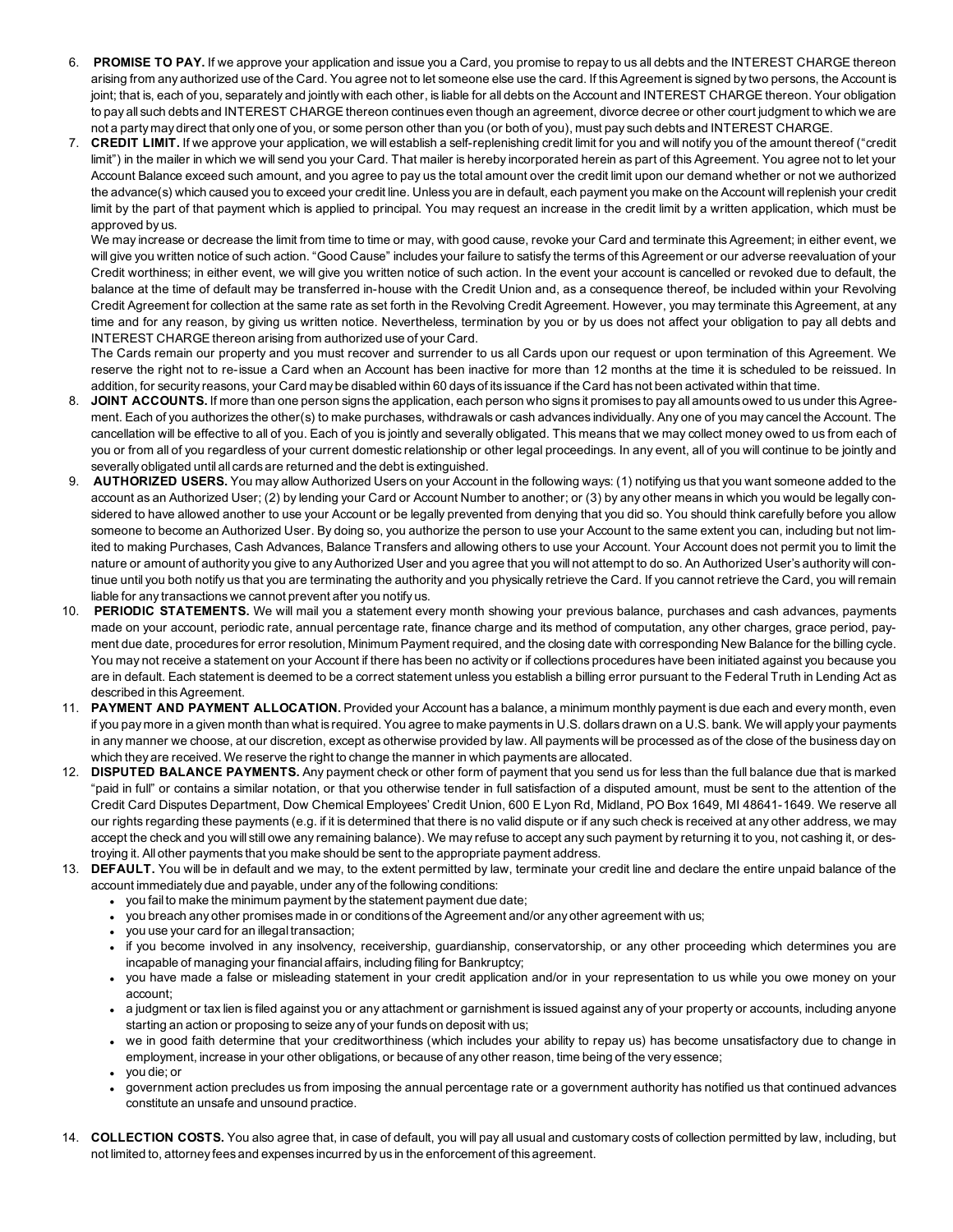- 15. **DELAY OR FAILURE TO ENFORCE.** We do not lose our rights under this or any related agreement if we delay or fail to enforce them. We can accept late payments, partial payments or any other payments without losing any of our rights under this Agreement.
- 16. **NOTIFICATION OF ADDRESS CHANGE.** You agree to notify us promptly if you change your name, address or telephone number.
- 17. **ADDRESS FOR NOTICES TO US.** Except as otherwise expressly provided, all notices under this Agreement must be in writing and mailed to Dow Chemical Employees' Credit Union, 600 E Lyon Rd, PO Box 1649 Midland, MI 48641-1649.
- 18. **CHANGE IN TERMS.** From time to time, we may amend this Agreement by mailing a written notice of the amendment to you at the last address shown for you in our records. In the event the terms we are changing require advance notice by law, we will comply with the requirements of that law.
- 19. **YOU MAY CANCEL THE ACCOUNT**. You may cancel the account whenever you choose. If you do, you agree to cut each Card in half and return it to us at the address shown in Section 17 above, along with your written notification that you wish to cancel the account. Such cancellation will become effective within five days after the notice is received by us. You will still be responsible for the repayment of any outstanding balance on your account and any other amounts that have not yet been billed to you.
- 20. **WE MAY CANCEL THE ACCOUNT.** We have the right to cancel the account at any time upon written notice sent to you at the last address shown for you in our records. If we cancel the Account, you agree to discontinue the use of the Cards, and to return the Cards to us, at our request.
- 21. **CREDIT REPORTING AGENCIES.** You authorize us to investigate your credit standing when opening, renewing or reviewing your Account, and you authorize us to disclose information regarding our experience with you under this Agreement to consumer reporting agencies, bureaus and other creditors. If you request it we will provide the name and address of each consumer reporting agency used for this purpose. If you believe we have reported inaccurate information about you to a consumer reporting agency, please notify us at the address provided above in Section 17. In doing so, please identify the inaccurate information and tell us why you believe it is incorrect. If you have a copy of the credit report that contains the alleged inaccurate information, please send us a copy of that report as well. **You are hereby notified that negative information will be provided to appropriate consumer reporting agencies if you fail to perform your obligations under this agreement.**
- 22. **TRANSACTION SLIPS.** Your periodic statement will identify the merchant, electronic terminal location, or financial institution at which transactions were made, but sales, cash advances, credit or other slips cannot be returned with each statement. You must retain the copy of such slips furnished at the time of each transaction in order to verify the transactions listed on your statement. You agree to pay a reasonable fee for photocopies of transaction slips that you request.
- 23. **CREDITS.** If merchants who honor your Card give you a credit for returns or adjustments, they will do so by sending us a credit slip which we will post to your Account. You should keep your copy of the credit slip to verify your monthly statement. If your credits and payments exceed what you owe us on the Account we will credit such excess to the Account and, if the amount is \$1.00 or more, we will credit it to your credit union share account after two (2) months or upon your written request.
- 24. **INTERNATIONAL TRANSACTIONS.** If You incur charges in any foreign country or in any foreign currency, such charges will be converted to U.S. dollars. The conversion may occur after the transaction date and the conversion rate may differ from the rate of exchange in effect at the time of the transaction. You agree to pay the converted amount to us in U.S. dollars. The exchange rate for transactions in a foreign currency will be a rate selected by VISA from the range of rates available in wholesale currency markets for the applicable central processing date, which rate may vary from the rate VISA itself receives, or the government mandated rate in effect for the applicable central processing date.

### 25. **TRANSACTIONS WITH MERCHANTS.**

- Return Policies If a merchant discloses a policy such as but not limited to "no returns," "no refunds," "as is," or "all sales final" you will be bound by that policy when you use your Account to buy goods or services from that merchant.
- Reservations When using your Account to make a travel or lodging reservation, obtain the merchant's cancellation policy and follow it if you wish to cancel. If you cancel, obtain the merchant's cancellation number that they are required to provide to you. The merchant may charge you for a cancelled transaction unless you can provide us with the merchant's cancellation number.
- Recurring Transactions If you authorize a merchant to charge your Account for repeat transactions without your Card, you must notify the merchant, and not us, when you want to discontinue the repeat transactions.
- Dispute Access If you disagree with a transaction on your statement or have a dispute with a merchant as a result of a transaction, you agree to provide us with information and assistance we reasonably request. Otherwise, you will pay us for any resulting loss we have, unless we are prohibited by law from holding you liable for our loss.
- 26. **CARD AGREEMENT.** You understand that your VISA Credit Card is issued by us, remains our property, and is subject to rules governing ATM networks, which financial institutions must follow. The cards are not transferable. By using your card, you are agreeing to the following additional terms: (1) To abide by the rules and regulations and those of the participating ATM network as may be amended; (2) That we and the ATM network may follow all electronic instructions given through the ATM; (3) that we may restrict the use of or terminate your card at any time without notice to prevent loss to your account or to the Credit Union; (4) your Card may not be used for any illegal transaction.
- 27. **DAILY LIMITS.** You agree to adhere to any daily limits established by the Credit Union in conformance with the ATM network agreement and which are subject to modification to preserve the integrity of the ATM network and prevent loss to the Credit Union or its members. You may be restricted to no more than three cash advances per day, and no more than \$500 per day, for transactions made at an ATM.
- 28. **PERSONAL IDENTIFICATION NUMBER (PIN).** Generally, you will receive a Personal Identification Number (PIN). You agree to keep the PIN confidential. You also agree you won't write the PIN on the Card or anything you keep with the Card. Your use of the PIN and Card in getting a Cash Advance or making a Purchase is agreed to constitute your signature for purposes of such transactions. You can also use your card together with your Personal Identification Number (PIN) to get a Cash Advance from an Automated Teller Machine (ATM) in the VISA Network, to get a Cash Advance from a VISA financial institution, or to make a Purchase from a merchant that uses the Card in an electronic terminal that accesses the VISA system. IF YOU FORGET OR DO NOT ENTER YOUR PIN CORRECTLY, THE ATM MAY KEEP YOUR CARD THE THIRD TIME THE PIN IS ENTERED INCORRECTLY. THIS PROCEDURE IS FOR SECURITY MEASURES. KEEP YOUR PIN IN A SECRET PLACE. If you authorize us to issue a Card to anyone else for use through any electronic access device, you are authorizing that individual to withdraw funds from any account which can be accessed by that card, regardless of whether that individual is authorized to withdraw money from the account for any other means.
- 29. **LIABILITY FOR FAILURE TO COMPLETE TRANSACTIONS.** We will not be liable for transactions that are not completed if any of the following circumstances apply:
	- Through no fault of ours, you do not have sufficient funds available in your credit line;
	- The transaction would cause you to exceed your credit limit;
	- The ATM where you are requesting a cash advance does not have enough cash;
	- <sup>l</sup> The terminal or system was not working properly and you knew of the malfunction at the time you initiated the transactions;
	- <sup>l</sup> Circumstances beyond our control (such as fire or flood) prevent the transaction, despite reasonable precautions we have taken;
	- Your Card is retrieved or retained by the ATM;
	- <sup>l</sup> Your Card or PIN has been reported lost or stolen and your account has been blocked or frozen;
	- Your account is in default;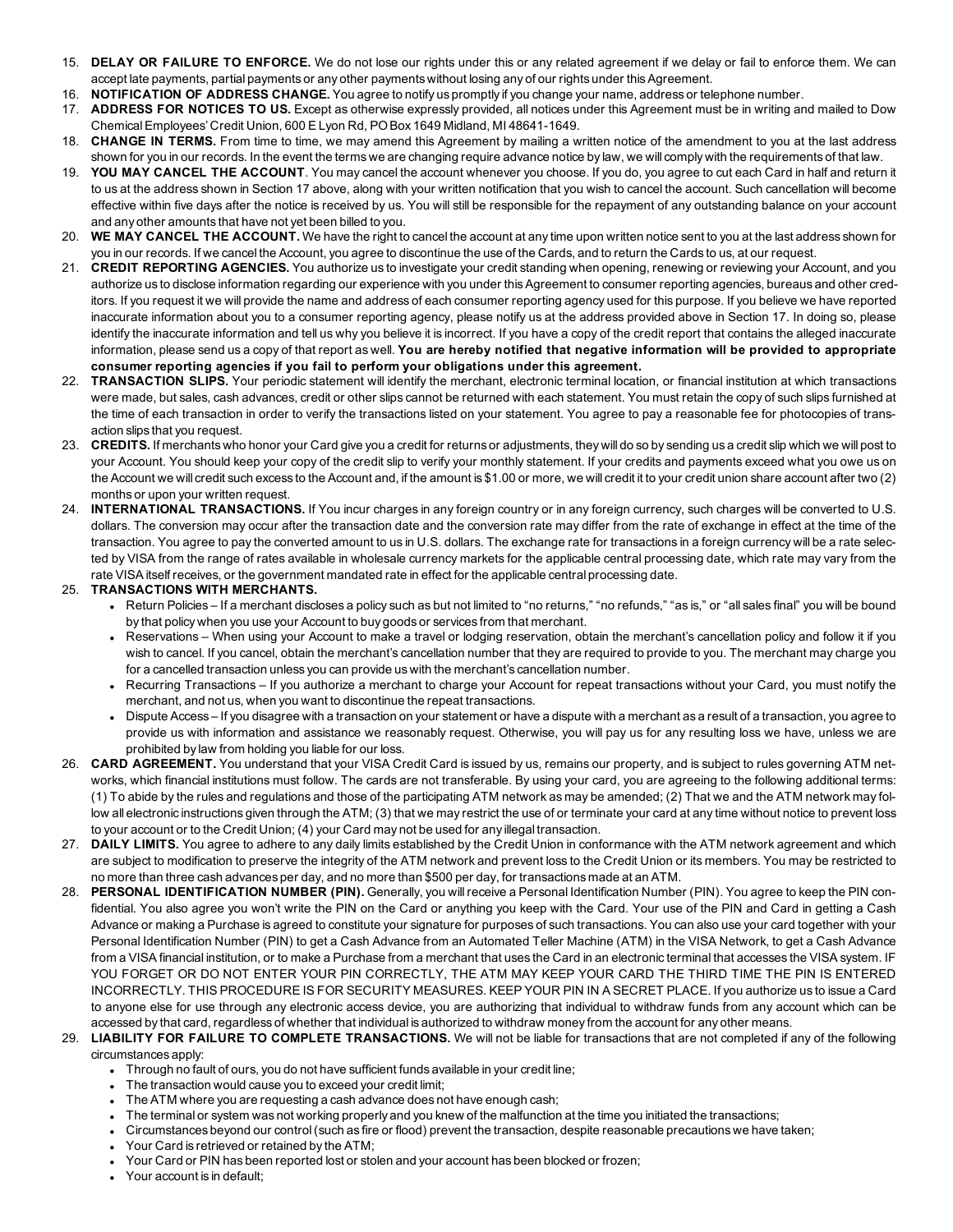- <sup>l</sup> You or anyone authorized by you to conduct a transaction commits fraud or violates any laws or regulations; or
- You fail to follow the instructions on the screen or terminal.
- 30. **LIABILITY FOR UNAUTHORIZED USE.** You may be liable for the unauthorized use of your credit card. You will not be liable for unauthorized use that occurs after you notify Us at the address or telephone number set forth below. You must notify us orally or in writing of the loss, theft, or possible unauthorized use. In any case, your liability will not exceed \$50.00. Notify us at:

CUSTOMER SERVICE CENTER P.O. BOX 31112 TAMPA, FLORIDA 33631-3112 800-449-7728

- 31. **LIMITATIONS OF RESPONSIBILITY.** We will not be responsible for merchandise or services purchased by you with the Card. We are not liable for the refusal or inability of merchants, financial institutions and others to accept your card(s) or electronic terminals to honor them or complete a transaction, or for their retention of the Card(s).
- 32. **BUSINESS DAY.** Our business days are Monday through Friday. Saturdays, Sundays and federal holidays are excluded.
- 33. **GOVERNING LAW.** The Agreement and your Account and any claim, dispute, or controversy arising from or relating to this Agreement or your Account, whether based on contract, tort, fraud, and other intentional torts, statute, common law and/or equity, are governed by and construed in accordance with the laws of the State of Michigan (without regard to its conflicts of laws principles or rules) and applicable federal laws. The legality, enforceability and interpretation of this Agreement and the amounts contracted for, charged and received under this Agreement will be governed by such laws. This Agreement is entered into between you and us in the State of Michigan, and we make credit decisions under this Agreement from the State of Michigan. To the extent allowed by applicable law, You further consent to the jurisdiction and venue of the State or Federal Courts located in Midland County, Michigan.
- 34. **ASSIGNMENT.** We may sell, assign or transfer all or any portion of your Account, or any balance due under your Account, without prior notice to you. You may not sell, assign or transfer your Account or any obligations under this Agreement.
- 35. **LOST/STOLEN CARDS.** You agree to notify us immediately upon discovering that your Card has been lost or stolen by calling us at 800 449 7728, 24 hours per day.
- 36. **INFORMATION ABOUT YOU AND YOUR ACCOUNT.** We will not disclose your non-public personal information to unaffiliated third parties except as otherwise permitted or authorized by law. Please refer to our Privacy Policy Notice for a full explanation of how we protect your information. You may obtain a copy of our Privacy Policy Notice by visiting [www.dcecu.org](http://www.dcecu.org/) or by calling us at 989-835-7794.
- 37. **BENEFITS AND PROGRAMS.** We may from time to time offer additional services to your Accounts or special programs related to you being a Cardholder, such as the option for eligible cardholders to skip a payment in January, at no additional cost to you beyond normal INTEREST CHARGE. You understand and agree that we are not obligated to offer such services or programs and may withdraw or change them at any time.
- 38. **SEVERABILITY.** If any provision of this Agreement is determined to be void or unenforceable under applicable law, regulation, or rule, all other provisions of this Agreement shall be valid and enforceable.
- 39. **ENTIRE AGREEMENT / EFFECT OF AGREEMENT.** This Agreement, together with any application you signed or otherwise submitted in connection with the Account (which is hereby incorporated by reference in this Agreement), constitutes the entire agreement between you and us relating to your Account, supersedes any other prior or contemporaneous agreement between you and us relating to your Account, and applies to every transaction relating to the Account even though a sales or cash advance draft you sign or a credit slip may contain different terms. This Agreement may not be amended except in accordance with the provisions of this Agreement. You further acknowledge receipt of a copy of this Agreement.
- 40. **CREDIT UNION MEMBERSHIP.** You understand and agree that one of the requirements for obtaining this Account is your continued status as a member of the Credit Union. Upon termination of that membership, you can no longer obtain credit with the Card.
- 41. **COMMUNICATION MONITORING AND RECORDING.** You agree that we, our agents, and our service companies may monitor and/or record any telephone and/or electronic communications between you and us.